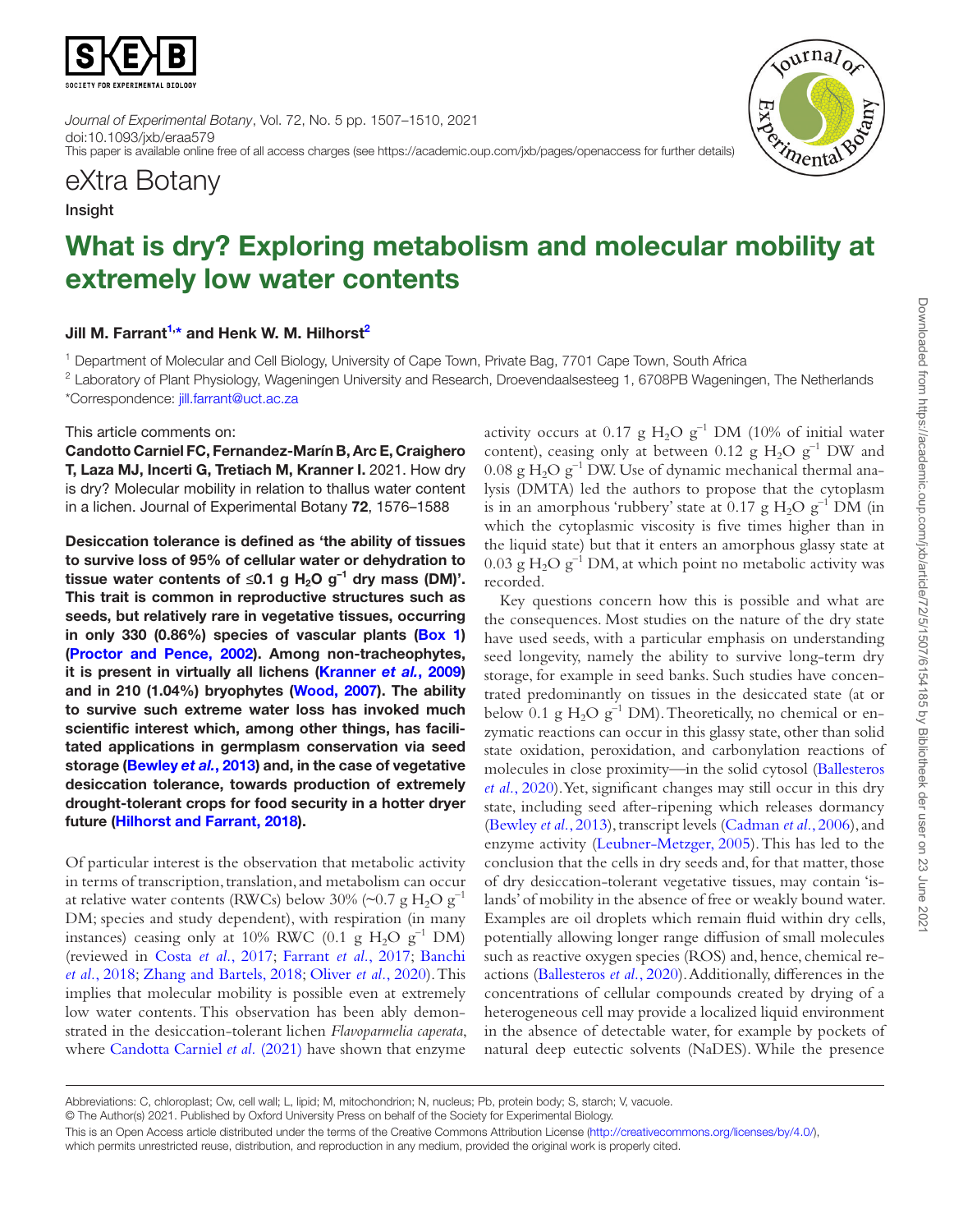#### <span id="page-1-0"></span>Box 1. The evolution of vegetative desiccation tolerance

Vegetative desiccation tolerance (DT) is thought to have its origin in the colonization of the land some 500 million years ago where survival strategies were aiming at either minimizing the loss of water or tolerating it. During dry periods, the earliest land plants were probably in equilibrium with the environment and, hence, must have been desiccation tolerant if the dry periods were long enough. With the occurrence of specialization of plant functions, such as the vascular systems in the Tracheophytes, as well as occupation of different niches, the requirement for full vegetative DT diminished and was diverted to seeds and pollen. Current consensus is that extant vegetative DT was rewired from reproductive DT in at least 13 independent evolutionary events. However, a loss of DT function during the course of evolution may also be considered. The former hypothesis may explain the striking molecular similarities between seed and vegetative DT mechanisms whereas the latter assumes the permanence of reproductive DT after the loss of vegetative DT.

of NaDES in desiccation-tolerant systems has been proposed [\(duToit](#page-3-14) *et al.*, 2020; [Oliver](#page-3-9) *et al.*, 2020), they are not easily demonstrated. Furthermore, the biochemically inhomogeneous nature of the subcellular environment in desiccated tissues may result in fragile glasses, which may change abruptly from a solid to a fluid phase over a narrow temperature range, potentially allowing localized molecular mobility ([Ballesteros and Walters,](#page-3-15) [2019\)](#page-3-15). Another possibility of generating localized mobility in dehydrating cells was recently suggested for the desiccationtolerant brine shrimp *Artemia franciscana*. Here, liquid–liquid phase transitions were demonstrated. These were enabled by the presence of a group 6 late embryogenesis abundant (LEA) protein, which is present only in desiccation-tolerant seeds and in the vegetative tissues of desiccation-tolerant angiosperms. Domains in this protein drive the formation of protein condensates that act as protective compartments for desiccationsensitive proteins and potentially allow molecular interactions, such as protein binding ([Belott](#page-3-16) *et al.*, 2020).

To date, only two other studies have reported on the use of biophysical tools such as DMTA to couple observations of subcellular mobility with enzyme activity in desiccationtolerant vegetative tissues, both utilizing the xanthophyll cycle enzymes as a proxy for metabolic activity [\(Fernández-Marín](#page-3-17) *et al.*[, 2013,](#page-3-17) [2018\)](#page-3-18). Due to the general accumulation of glassforming sugars (sucrose and oligosaccharides) during dehydration in desiccation-tolerant vegetative tissues, and the presence of numerous LEA proteins in higher plants, it has been commonly assumed that such glasses exist in the desiccated state [\(Zhang](#page-3-19) *et al.*, 2016; [Farrant](#page-3-6) *et al.*, 2017). However, it is highly likely that there are differences in the ultimate chemo-physical nature of subcellular environments between tissues such as seeds and leaves, with variations across species. We propose that this in turn is related to the nature of the environment (niche) and the function of the tissue (reproductive, e.g. seed or vegetative propagation)

As illustrated in [Box 2,](#page-2-0) in dry seeds, a large proportion of the subcellular environment is occupied by starch-containing plastids, protein and/or lipid bodies, with a considerably reduced cytoplasmic area, in which sugar glasses occur. In vegetative tissues, mechanical stabilization in the dry state is achieved in several ways in different species, by a combination of increased vacuolation (such vacuoles are proposed to contain 'compatible solutes', the nature of which is likely to vary between species) and by wall folding, features that usually occur in inverse proportions ([Farrant](#page-3-6) *et al.*, 2017; [Oliver](#page-3-9) *et al.*, 2020). Regardless of the mechanism involved, considerably larger volumes of cytoplasm are produced that require stabilization and vitrification. In a review of metabolites accumulated in desiccating leaves of angiosperms, [du Toit](#page-3-14) *et al.* (2020) point out that neither the absolute metabolite concentrations nor the proportions of sugar-forming glasses account for sugar glasses as the sole mechanism of subcellular stabilization. Organic acids (citrate and malate in particular) and some amino acids, which are all prone to NaDES formation, exist in much higher amounts than sucrose. [du Toit](#page-3-14) *et al.* (2020) propose that accumulation of NaDES-forming metabolites that are possibly tailored to each organelle or cytoplasmic location enables localized pockets of ongoing metabolism at extremely low water contents. The formation of a citrate–sucrose NaDES in mitochondria has been proposed to facilitate respiratory activity observed at RWCs as low as 10% in *Xerophyta schlechteri* [\(Radermacher](#page-3-20) *et al.*, 2019) and, indeed, *in vitro* studies have shown that the mitochondrial antioxidant enzyme glutathione reductase (GR) has increased efficiency in such NaDES, indirectly confirming the suggestion that NaDES enable mitochondrial functions and antioxidant activities at low water contents [\(du Toit](#page-3-14) *et al.*, 2020). This could explain the observed enzymatic activities of the xanthophyll cycle enzymes in the thalli of *F. caperata* at 10% water content and also account for the 'rubbery' state of the tissues at this water content.

The nature of the degree of subcellular stabilization realized is highly likely to be related to organ or tissue function (e.g. seed or vegetative tissues) and the environmental niche. Because of their relatively small size, most dry seeds are permanently in equilibrium with the surrounding air and they are able to remain viable for many years because of the presence of complex reserves and the nature of formed glasses. In contrast, the vegetative tissues of higher plants are unlikely to be in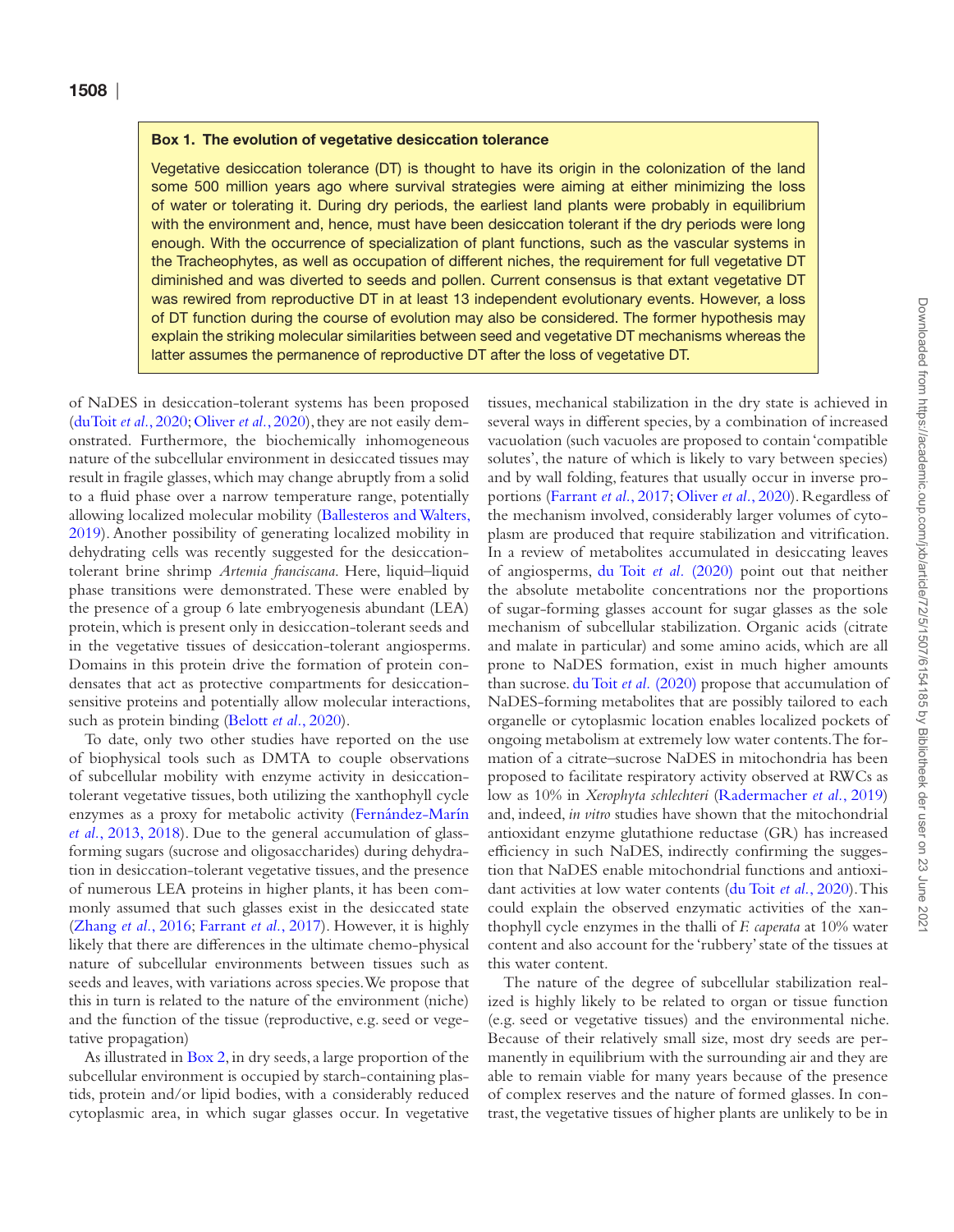#### <span id="page-2-0"></span>Box 2. Schematic representation of subcellular organization in desiccation-tolerant tissues at 10% relative water content.

The presence of NaDES and glass-forming matrices is indicated by colour shading, and the presence of LEA proteins and liquid droplets is indicated.

(A and B) Cells typical of lipid- and starch-rich seeds, respectively. (C) Typical subcellular organization in leaves of poikilochlorophyllous angiosperms, in which chlorophyll is degraded and thylakoids are dismantled in dry tissues. As typified in desiccation-tolerant *Xerophyta* species, such species tend to have numerous small vacuoles containing potentially NaDES-forming compatible solutes and have relatively rigid cell walls, in this regard being 'seed like'. (D) Cellular organization of photosynthetic tissues of homoiochlorophyllous species, which retain and protect the photosynthetic apparatus during desiccation. Homoiochlorophylly is an evolutionarily ancient strategy, being present in all non-vascular clades, eudicots, and most  $C_4$  monocots. Mechanical stabilization is achieved by wall flexibility and some degree of vacuolation, the extent of which varies among species.



equilibrium with the surrounding air for long periods, because they occur in specific niches, with periods in the desiccated state lasting for only weeks to months. Thus, an investment in complex reserves and ultrastable glasses is perhaps not such a high priority as it is in seeds. Rather, a versatile system of localized NaDES and glasses could exist, giving cells a mechanical buffering capacity and enabling a certain degree of regulation of metabolism at extremely low water contents, allowing rapid